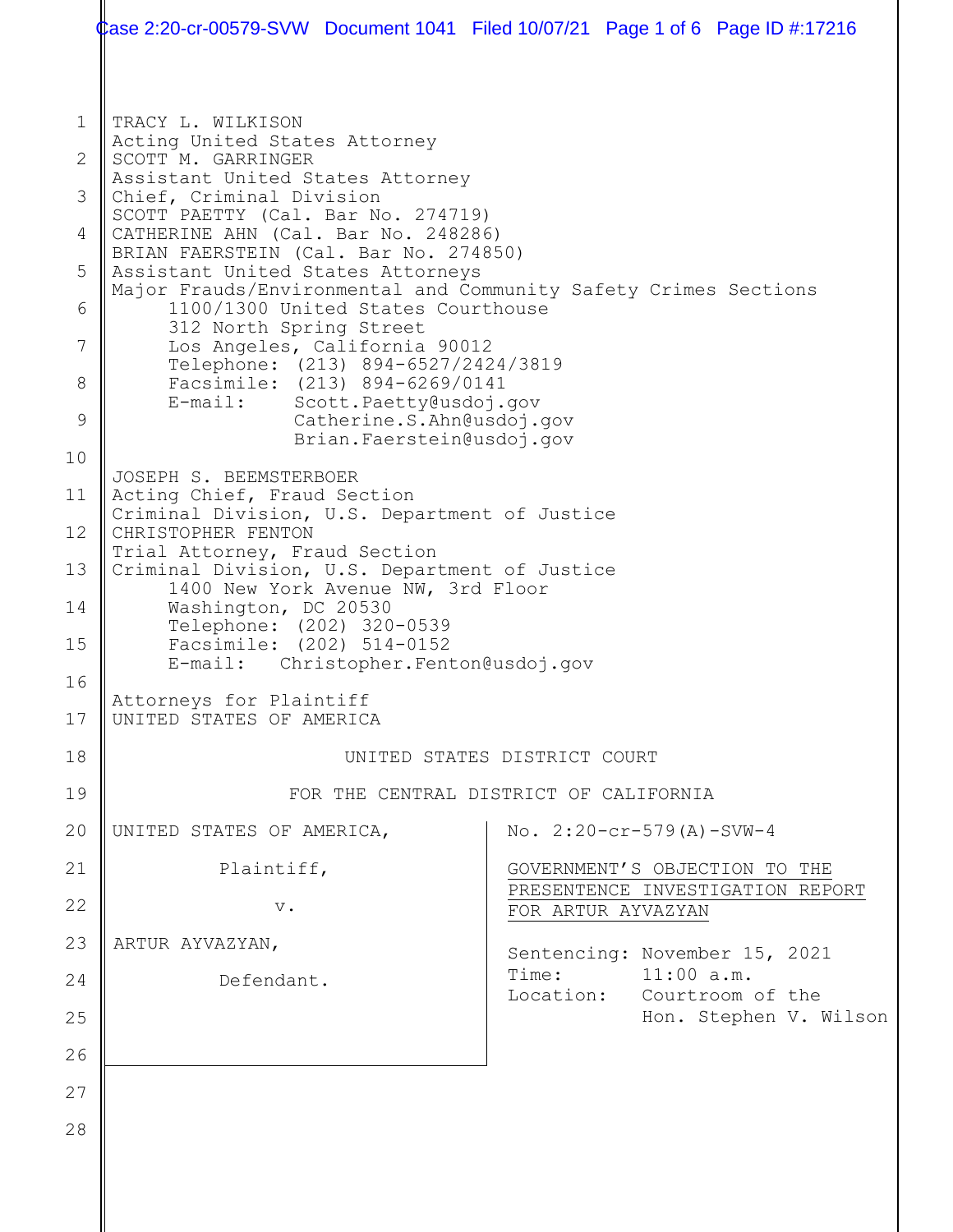1 2 3 4 5 6 7 8 9 Plaintiff United States of America, by and through its counsel of record, the Acting United States Attorney for the Central District of California, Assistant United States Attorneys Catherine Ahn, Scott Paetty, and Brian Faerstein, and Department of Justice Trial Attorney Christopher Fenton, hereby files its initial response, pursuant to Federal Rule of Criminal Procedure 32(f), to the Presentence Investigation Report ("PSR"), prepared by the United States Probation and Pretrial Services Office ("Probation"), for defendant ARTUR AYVAYZAN ("defendant") (ECF 994).

10 11 12 13 14 15 16 17 18 19 20 21 The government concurs with the United States Probation Office's ("USPO's") calculation of defendant's criminal history category as I, but respectfully submits that the PSR should be amended to include the following enhancement necessary to reflect the scope of defendant's crimes and conduct for which he was convicted: a twolevel victim-related adjustment based on the fact that many of the victims were vulnerable and could not protect against defendant and his co-conspirators' use of their names, in accordance with U.S.S.G. § 3A1.1(b)(1). This would result in a total offense level of 37, which yields an advisory Guidelines sentencing range of 210 to 262 months, plus the mandatory consecutive 24 month sentence required for his conviction for count 24 (violating 18 U.S.C. § 1028(A)(a)(1)).

22

## **The PSR Should Apply a Two-Level Victim-related Adjustment**

23 24 25 26 27 28 The government recommends that defendant's offense level be increased by two because he "knew or should have known that a victim of the offense was a vulnerable victim." U.S.S.G. § 3A1.1(b)(1). As discussed in detail in the Government's Response to the Presentence Investigation Report for Tamara Dadyan (ECF 1001 at 3-11), the evidence found at defendant's Weddington residence and evidence found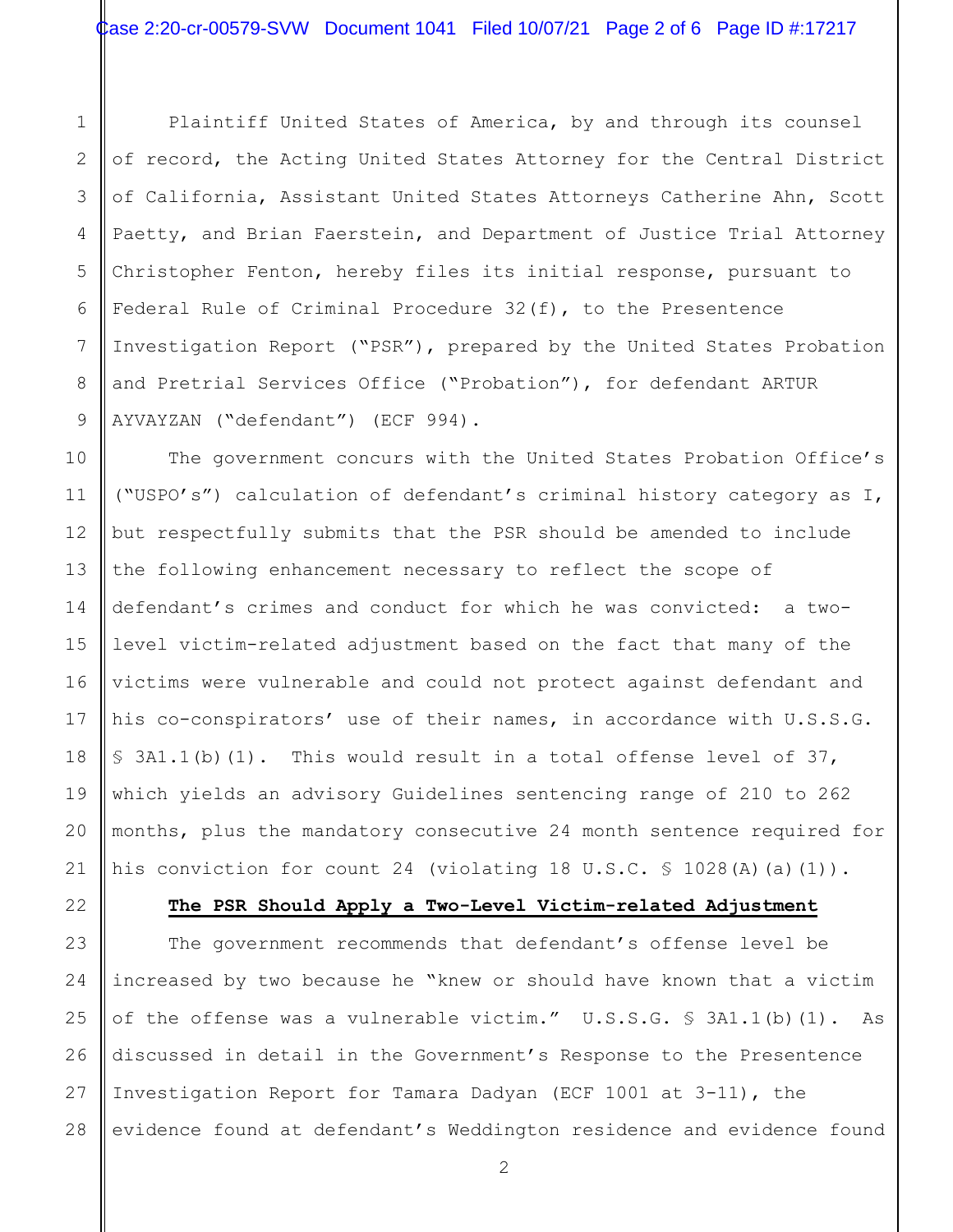1 2 3 4 5 6 7 on his phone, as well as his wife and co-defendant Tamara Dadyan's phone, show that he and his co-conspirators deliberately targeted individuals who were vulnerable to their information being exploited for use in the fraud. This included foreign exchange students who had left the United States years before COVID-19 and were therefore unable to protect their identities from exploitation, as well as the deceased.

8 9 10 11 12 13 This enhancement applies to individuals that are "unusually vulnerable due to age, physical or mental condition, or who is otherwise particularly susceptible to the criminal conduct." U.S.S.G. § 3A1.1(b)(1) App. Note 2. The purpose of the adjustment is to punish and deter criminals like defendant from victimizing those who cannot protect themselves:

The "vulnerable victim" sentencing enhancement is intended to reflect the fact that some potential crime victims have a lower than average ability to protect themselves from the criminal. Because criminals incur reduced risks and costs in victimizing such people, a higher than average punishment is necessary to deter the crimes against them. . . . Defrauders who direct their activities not against banks, insurance companies, or large investors, but instead against people [with] . . . mental or educational deficiencies, . . . do not need to take as many precautions against the discovery of their scheme by the intended victims and in any event are less likely to be prosecuted, because the victims are less likely to know that they have been defrauded or if they know to have the know-how and initiative required to press a criminal complaint or bring a civil suit.

14

15

16

17

18

19

20

21

22

23 24 United States v. Etoty, 679 F.3d 292, 296 (2012) (quoting United States v. Grimes*,* 173 F.3d 634, 637 (7th Cir.1999)).

25 26 27 28 The number of J-1 visa-related documents found at the Weddington residence shows that defendant and his co-conspirators deliberately targeted foreign visitors who, once they left the United States, would have little to no capacity to identify and protect their name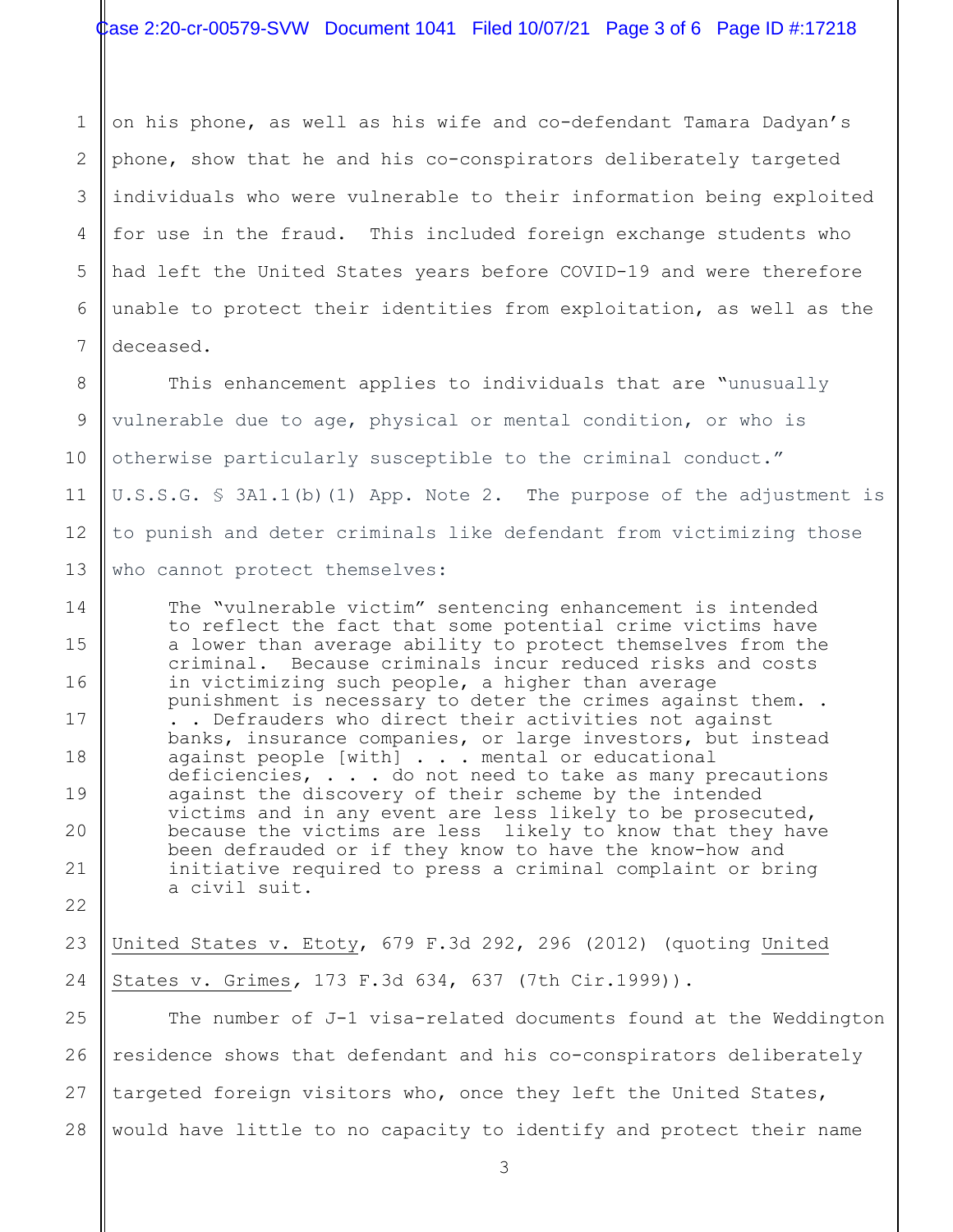from use in a U.S. government supported disaster relief loan program. In United States v. Cuellar, 165 F.3d 918 (9th Cir. 1998) (unpublished), the Court affirmed the district court's application of a two-level "vulnerable victim" enhancement where defendant used the identity of a deceased individual to fraudulently obtain a credit card in the deceased's name. "In determining whether a victim is 'particularly susceptible' within the meaning of section 3A1.1(b), a sentencing court must consider the characteristics of the defendant's chosen victim, the victim's reaction to the criminal conduct, the circumstances surrounding the criminal act, and whether the defendant could reasonably have anticipated the victim's reaction." Id. at 918 (citing United States v. Peters, 962 F.2d 1410, 1417 (9th Cir.1992)).

16 20 22 23 In the instant case, the foreign exchange students targeted by defendant and his coconspirators were particularly susceptible to the fraudulent use of their identities. They had prior legal status in the United States, with valid identification documents and activity. However, these victims had departed years prior to the onset of COVID-19 to return to their countries of origin, with that time and distance making it particularly difficult to detect and address the theft and use of their names in a crisis-induced federal loan program. Given the length of time since the victims were in the U.S. and their immigrant status, defendant could have anticipated their reasonably reaction to the use of their identities – or, in this case, the lack thereof. The two-level enhancement should be applied.

1

2

3

4

5

6

7

8

9

10

11

12

13

14

15

17

18

19

21

24

25

26

27

28

## **Corrections and Clarifications**

The government provides the following corrections to the PSR:

• In paragraph 6, the description of Count 24 should be amended to state that, "A. Ayvazyan and co-defendant Tamara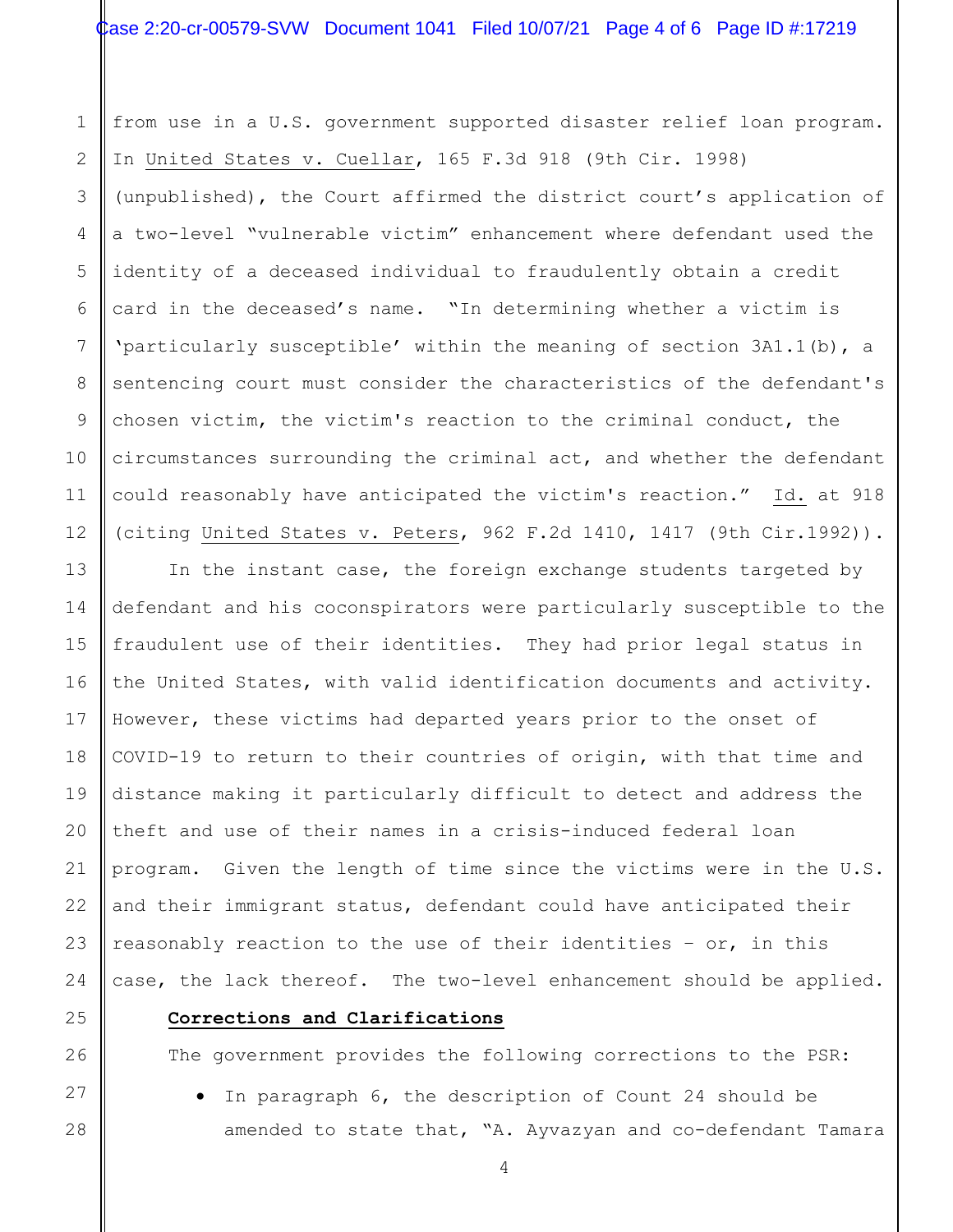1

2

3

4

5

6

7

8

9

10

11

12

13

14

15

16

17

18

19

20

21

22

23

24

25

26

27

28

Dadyan (T. Dadyan), each aiding and abetting the other, knowingly transferred, possessed, and used, and willfully caused to be transferred, possessed, and used, without lawful authority means of identification . . ." (underline added to emphasize revision).

- On page 2 under "release status" and in paragraph 9 under "Adjustment under Pretrial Supervision," the description of defendant's terms of pretrial release should be revised to reflect that defendant's \$100,000 bond, which was initially supported by signature bonds of \$50,000 each provided by Lilit Malyan and Greta Akopyan, was replaced by the deeding of property located on Lemac Street in Van Nuys, California by Abraham Tatoyan. (See ECF 5, 112.)
- Paragraph 2 should be amended to reflect that Artur Ayvazyan was found guilty by jury trial on June 25, 2021, not June 28, 2021. Similarly, paragraphs 11 and 18 under the section titled "Status of Co-Defendants" should be corrected to state that co-defendants Richard Ayvazyan and Vahe Dadyan were found guilty by jury trial on June 25, 2021, not June 28, 2021.
	- Paragraph 17 under the section titled "Status of Co-Defendants" should be revised to reflect that codefendant Edvard Paronyan was sentenced to 30 months in prison on September 27, 2021.
	- In footnote 2 appended to paragraph 29, the last sentence should be revised to read, "On May 12, 2020, T. Dadyan texted R. Ayvazyan that they 'need to do the max' now as